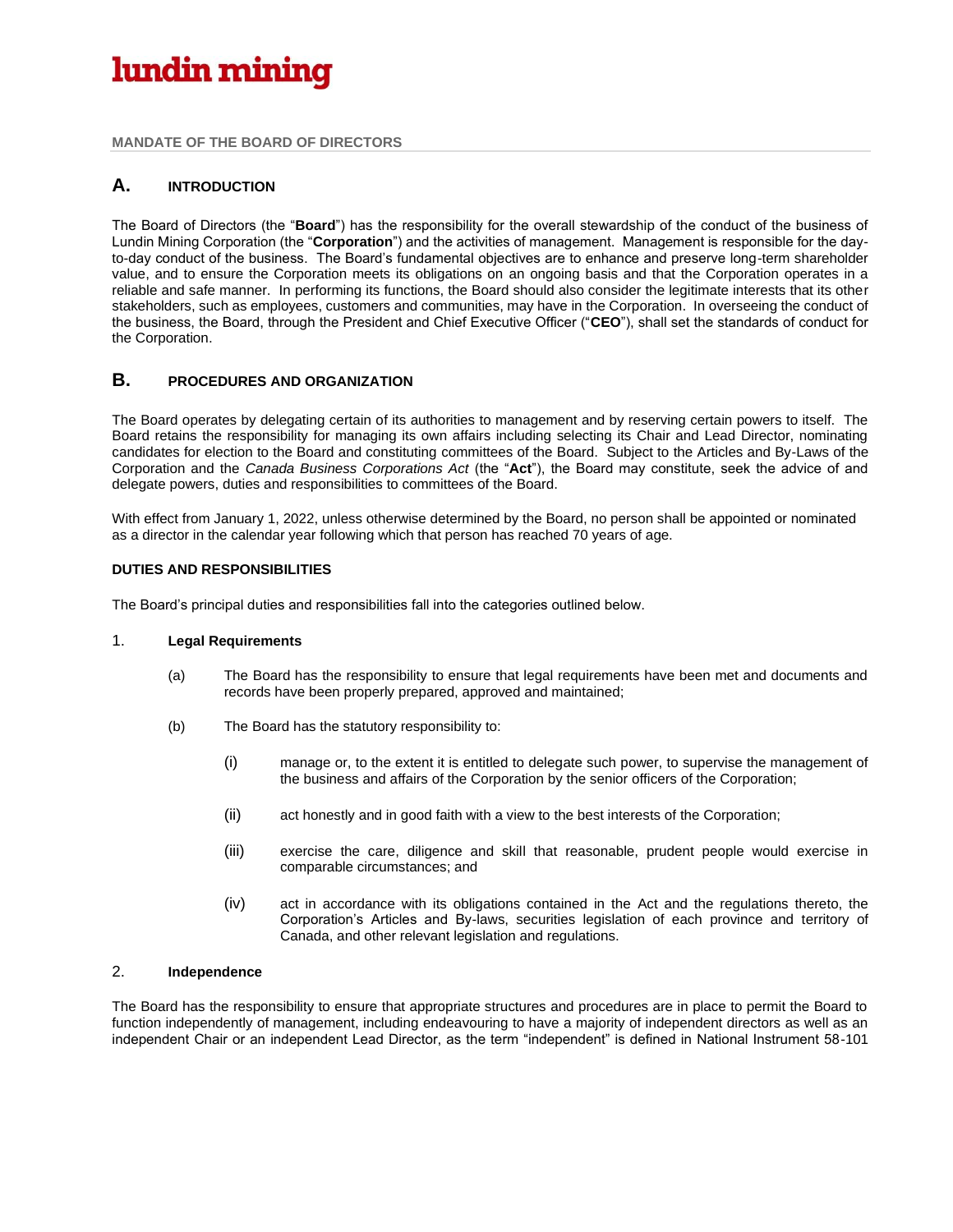"Disclosure of Corporate Governance Practices" and set out by the Canadian Securities Administrators in Multilateral Instrument 52-110 and any other applicable laws and regulations as the same may be amended from time to time.

#### 3. **Strategy Determination**

The Board has the responsibility to ensure that there are long-term goals and a strategic planning process in place for the Corporation and to participate with management directly or through its committees in developing and approving the mission of the business of the Corporation and the strategic plan by which it proposes to achieve its goals, which strategic plan takes into account, among other things, the opportunities and risks of the Corporation's business.

#### 4. **Managing Risk**

The Board has the responsibility to identify and understand the principal risks of the business in which the Corporation is engaged, to achieve a proper balance between risks incurred and the potential return to shareholders, and to ensure that there are systems in place which effectively monitor and manage those risks with a view to the long-term viability of the Corporation.

#### 5. **Division of Responsibilities**

The Board has the responsibility:

- (a) to appoint and delegate responsibilities to committees where appropriate to do so; and
- (b) to develop position descriptions for:
	- (i) the Chair of the Board;
	- (ii) the Lead Director of the Board;
	- (iii) the Chair of each Board Committee; and
	- (iv) the President and Chief Executive Officer
- (c) ensure that the directors of the Corporation's subsidiaries are qualified and appropriate in keeping with the Corporation's guidelines and that they are provided with copies of the Corporation's policies for implementation by the subsidiaries.

To assist it in exercising its responsibilities, the Board hereby establishes four standing committees of the Board: the Audit Committee, the Corporate Governance and Nominating Committee, the , the Human Resources/Compensation Committee and the Safety and Sustainability Committee. The Board may also establish other standing committees from time to time.

Each committee shall have a written mandate that clearly establishes its purpose, responsibilities, members, structure and functions. Each mandate shall be reviewed by the applicable Committee and Board regularly. The Board is responsible for appointing committee members.

#### 6. **Appointment, Training and Monitoring Senior Management**

The Board has the responsibility:

- (a) to appoint the CEO, to monitor and assess the CEO's performance, to satisfy itself as to his or her integrity, and to provide advice and counsel in the execution of the CEO's duties;
- (b) to develop or approve the corporate goals or objectives that the CEO is responsible for;
- (c) to approve the appointment of all senior corporate officers, acting upon the advice of the CEO and to satisfy itself as to the integrity of such corporate officers;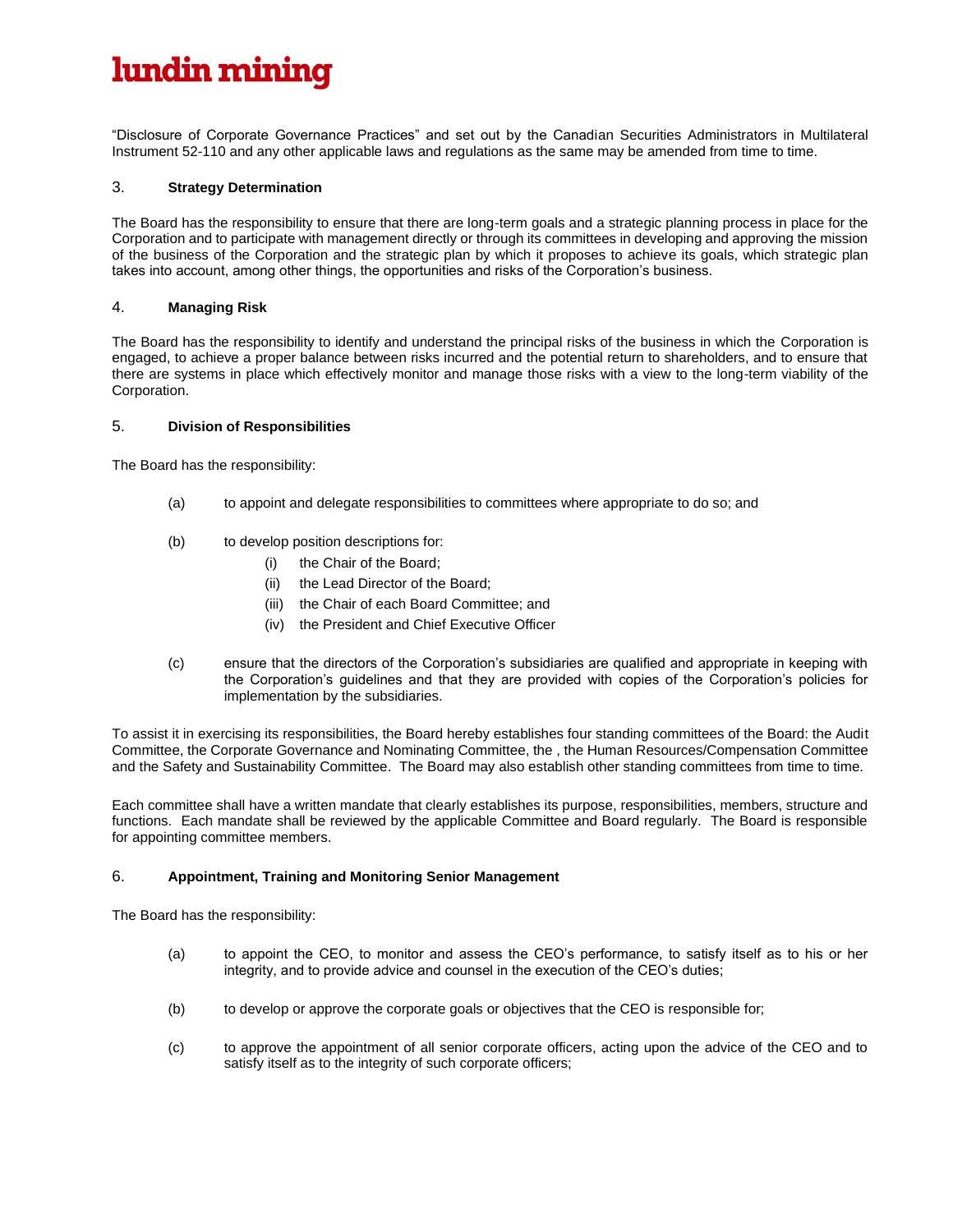- (d) to ensure that adequate provision has been made to train, develop and compensate management and to ensure that all new directors receive a comprehensive orientation, fully understand the role of the Board and its committees, the nature and operation of the Corporation's business and the contribution that individual directors are required to make;
- (e) to create a culture of integrity throughout the Corporation;
- (f) to ensure that management is aware of the Board's expectations of management;
- (g) to provide for succession of management; and
- (h) to set out expectations and responsibilities of directors including attendance at meetings and review of meeting materials.

#### 7. **Policies, Procedures and Compliance**

The Board has the responsibility:

- (a) to ensure that the Corporation always operates within applicable laws, regulations and ethical standards;
- (b) to approve and monitor compliance with significant policies and procedures by which the Corporation is operated; and
- (c) upon the recommendation of the Safety and Sustainability Committee, approve recommended actions relating to climate change and greenhouse gas emissions reductions as deemed appropriate.

#### 8. **Reporting and Communication**

The Board has the responsibility:

- (a) to ensure the Corporation has in place policies and programs to enable the Corporation to communicate effectively with its shareholders, other stakeholders and the public generally;
- (b) to ensure that the financial performance of the Corporation is adequately reported to shareholders, other security holders and regulators on a timely and regular basis;
- (c) to ensure the timely reporting of developments that have a significant and material impact on the value of the Corporation;
- (d) to report annually to shareholders on its stewardship of the affairs of the Corporation for the preceding year;
- (e) to develop appropriate measures for receiving shareholder feedback; and
- (f) to develop the Corporation's approach to corporate governance and to develop a set of corporate governance principles and guidelines.

#### 9. **Monitoring and Acting**

The Board has the responsibility:

- (a) to monitor the Corporation's progress towards it goals and objectives and to revise and alter its direction through management in response to changing circumstances;
- (b) to act when performance falls short of its goals and objectives or when other special circumstances warrant;